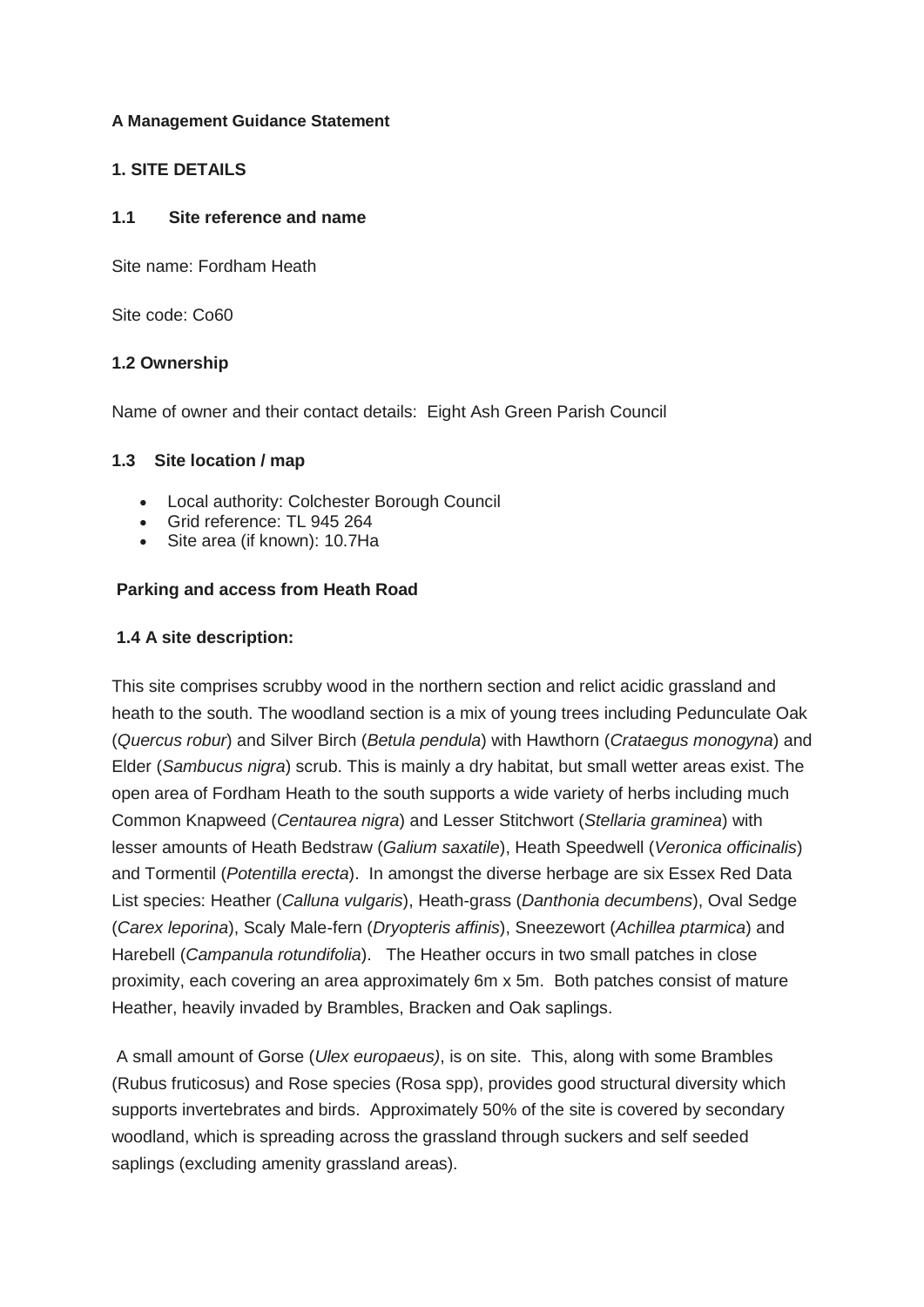The ponds support other interesting species including Marsh-marigold (*Caltha palustris*) and Lesser Spearwort (*Ranunculus flammula*).

Two male common lizards (*Zootoca vivipara*) were seen basking on the edge of one of the Heather patches on the date of the survey.

Rabbits are in evidence, which are good for grazing purposes, and for creating patches of bare ground, which are essential for some heathland invertebrate species.

**Selection criteria:** HCr18, HCr2(c), HCr2(d), SCr15

**BAP Priority Habitats:** Lowland Heathland (UK); Heathland (Essex)

**Date of selection:** 1991 **Date of last revision:** December 2008

# **1.4 Survey date and Author of Statement**

20/7/2010 Lisa Gerrard

# **2. MANAGEMENT OBJECTIVES**

# **2.1 OVERALL OBJECTIVES:**

## **Heathland**

Lowland heathland is a priority for nature conservation because it is a rare and threatened habitat. According to the UK Biodiversity Action Plan, in England, only one sixth of the heathland present in 1800 remains today. The UK BAP states that good quality heathland should consist of 'an ericaceous layer of varying heights and structures, some areas of scattered trees and scrub, areas of bare ground, gorse, wet heaths, bogs and open water.' In addition, the presence and numbers of characteristic birds, reptiles, invertebrates, vascular plants, bryophytes and lichens are important indicators of habitat quality.

With these factors in mind, the overall objective is to manage the lowland heathland in order to encourage the appropriate features and species

The grassland is in good condition. At present it is divided into two management blocks: one receives two cuts a year (May and September), the other is cut once a year, in September. The first block would benefit from the removal of cuttings, as is the case with the block receiving one September cut each year.

The two Heather patches need intervention in order to encourage new growth. Careful removal by hand of the oak saplings and Bracken is required. The Brambles can be cut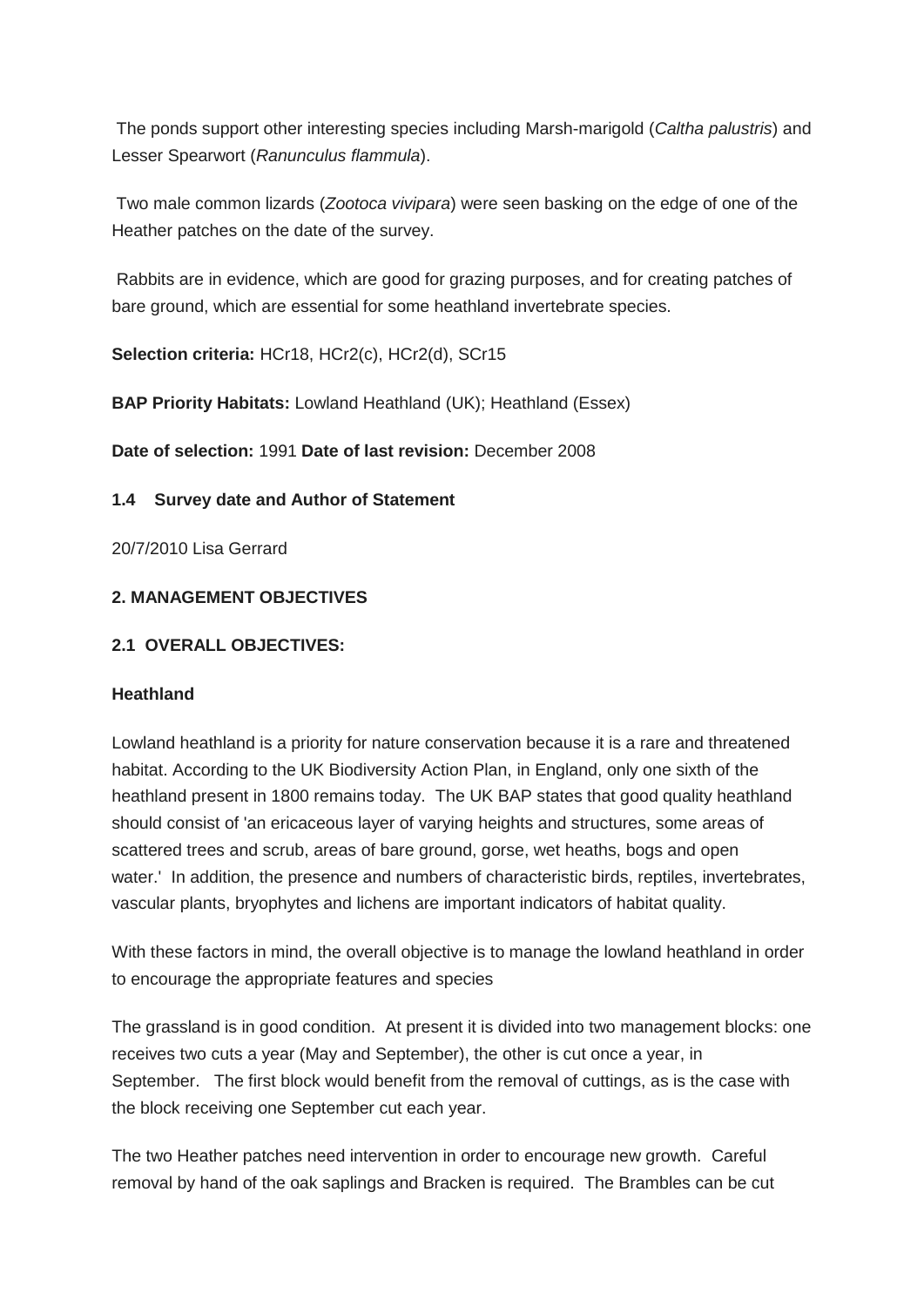back, but if they are not too dense they will protect young Heather, rather than out-compete it. To promote new growth, areas of bare ground adjacent to the existing Heather must be created. As the patches of Heather are approximately two metres apart, it is recommended that the area between the two be scraped to create bare ground, and a strip of ground one metre wide is also scraped around each patch. A lightweight barrier to discourage members of the public from trampling the pioneer Heather is necessary.

Scrub control is essential in order to halt the inevitable spread of trees. Self-sown saplings and suckers (Aspen) should be tackled by hand if possible. Care should be taken not to remove all brambles, gorse and other scrubby vegetation, as they are a very valuable, both in Summer for their nectar and shelter, and in Winter, for overwintering invertebrates.

There is a good amount of bare ground, both from rabbit activity, and from trampling by members of the public. This should be monitored in order to ensure that it is maintained. Should the rabbit population disappear, small pockets of disturbance by rotovation should be considered. The flower-rich habitats, in particular along the roadside verges, are an integral part of the heathland habitat and clearly are benefiting from the current cutting regime.

Standing and fallen dead wood is also extremely valuable and wherever possible it should be left *in situ*.

#### **Woodland**

The woodland block should be managed with low intervention, in order to maintain areas of dense thicket for nightingale and other breeding birds. The grassy rides can be kept open in order to attract butterflies and other woodland edge species of invertebrates and fauna. Given its small size, it would not be beneficial to reintroduce a coppice management regime, but a small amount of thinning in order to encourage the growth of several mature oak trees would be appropriate.

#### **Position in the Landscape**

A valuable heathland / acid grassland relict in an landscape with a scattering of hedgerows and Woods amongst an intensive arable managed land.**Equality and Communication**

Pedestrians have permissive access across the site.

The important features and management guidance are summarised in the following table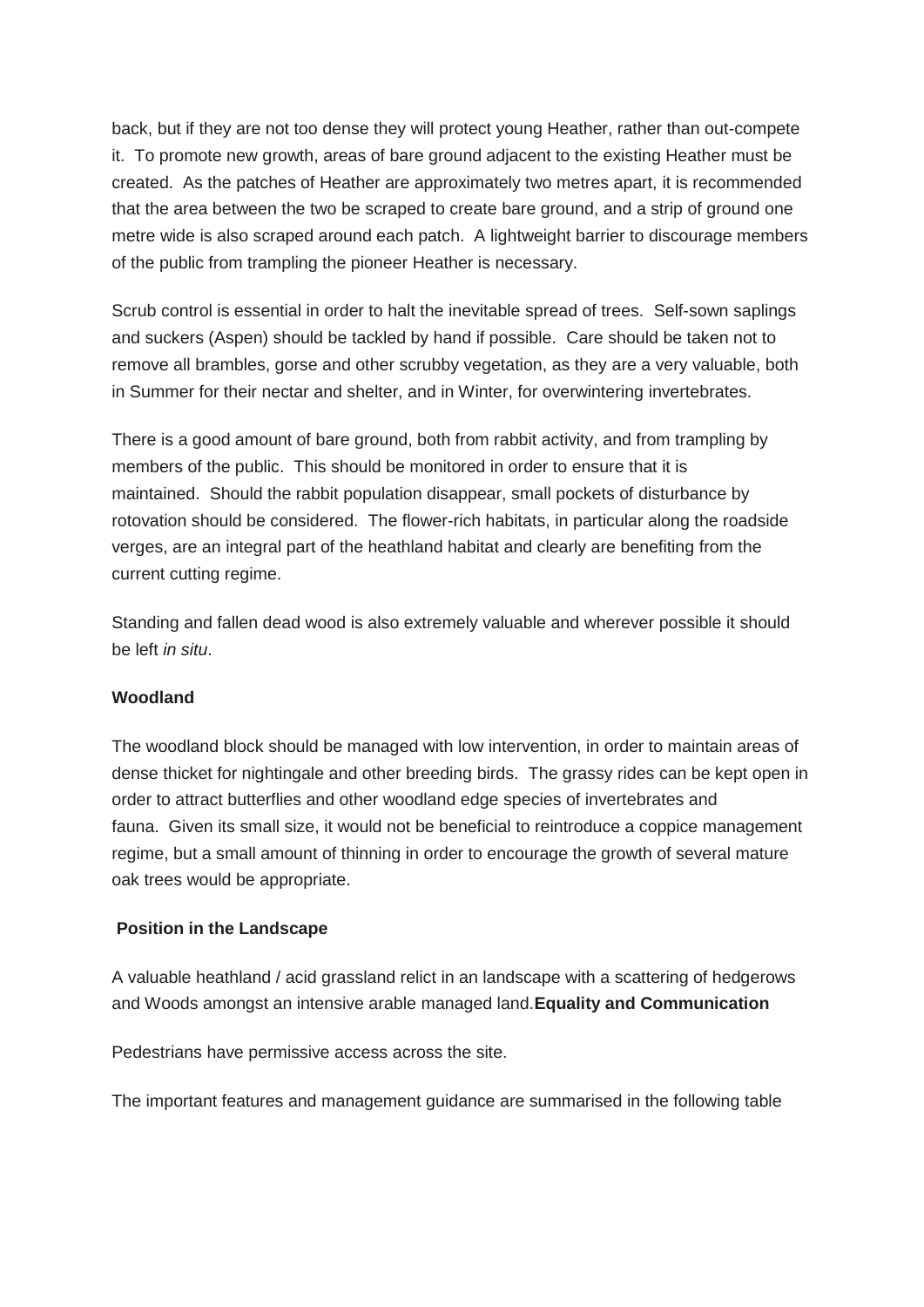| <b>Feature of interest</b>   | Map<br>code | <b>Current status</b>                                                                                                                                                                                                                                         | <b>Management Guidance</b>                                                                                                                                                                                                                                                                                                                     | <b>Red</b>        |
|------------------------------|-------------|---------------------------------------------------------------------------------------------------------------------------------------------------------------------------------------------------------------------------------------------------------------|------------------------------------------------------------------------------------------------------------------------------------------------------------------------------------------------------------------------------------------------------------------------------------------------------------------------------------------------|-------------------|
| & why important              |             |                                                                                                                                                                                                                                                               |                                                                                                                                                                                                                                                                                                                                                |                   |
| <b>Heathland</b>             | 1.          | Areas of acid grassland in good<br>condition but succession is<br>converting the site to secondary<br>woodland. Gorse, Brambles and<br>Hawthorn provide good structural<br>diversity.                                                                         | Remove all grass cuttings from the<br>site<br>Hand pull tree seedlings/suckers<br>Cut back Brambles, leaving 20% in<br>situ<br>Encourage Heather regeneration:<br>create bare ground around existing<br>stands; spread Heather seed from<br>on site cuttings; remove oak and<br>bracken from Heather stands;<br>protect regeneration area from | On<br>(Se<br>bei  |
|                              |             |                                                                                                                                                                                                                                                               | trampling.                                                                                                                                                                                                                                                                                                                                     |                   |
| <b>Lowland Mixed</b>         | 2           | Secondary woodland with some                                                                                                                                                                                                                                  | Maintain dense thicket areas by                                                                                                                                                                                                                                                                                                                | Cur               |
| <b>Deciduous Woodland on</b> |             | areas of dense thicket providing                                                                                                                                                                                                                              | cutting back on rotation no more                                                                                                                                                                                                                                                                                                               | mal               |
| <b>Non-ancient Sites</b>     |             | excellent nesting bird cover.<br>There are few mature trees, with<br>most of the stand being of a<br>uniform age, tall and thin.<br>Rides provide sunny areas for<br>woodland edge plants and<br>animals. Currently slightly<br>overgrown in some localities. | than 25% every 2-3 years.<br>Select a few ideal specimens of Oak<br>and thin out the surrounding area to<br>encourage their growth, and more<br>structural diversity.<br>Maintain open rides by brushcutting<br>on alternate years.                                                                                                            | app<br>Rid<br>mal |

# **Species recorded on the day of the survey and recorded by citation**

| English name | Latin name     |
|--------------|----------------|
| Trees        |                |
| Elder        | Sambucus nigra |
| Oak          | Quercus robur  |
| Silver Birch | Betula pendula |
| Aspen        | Betula tremula |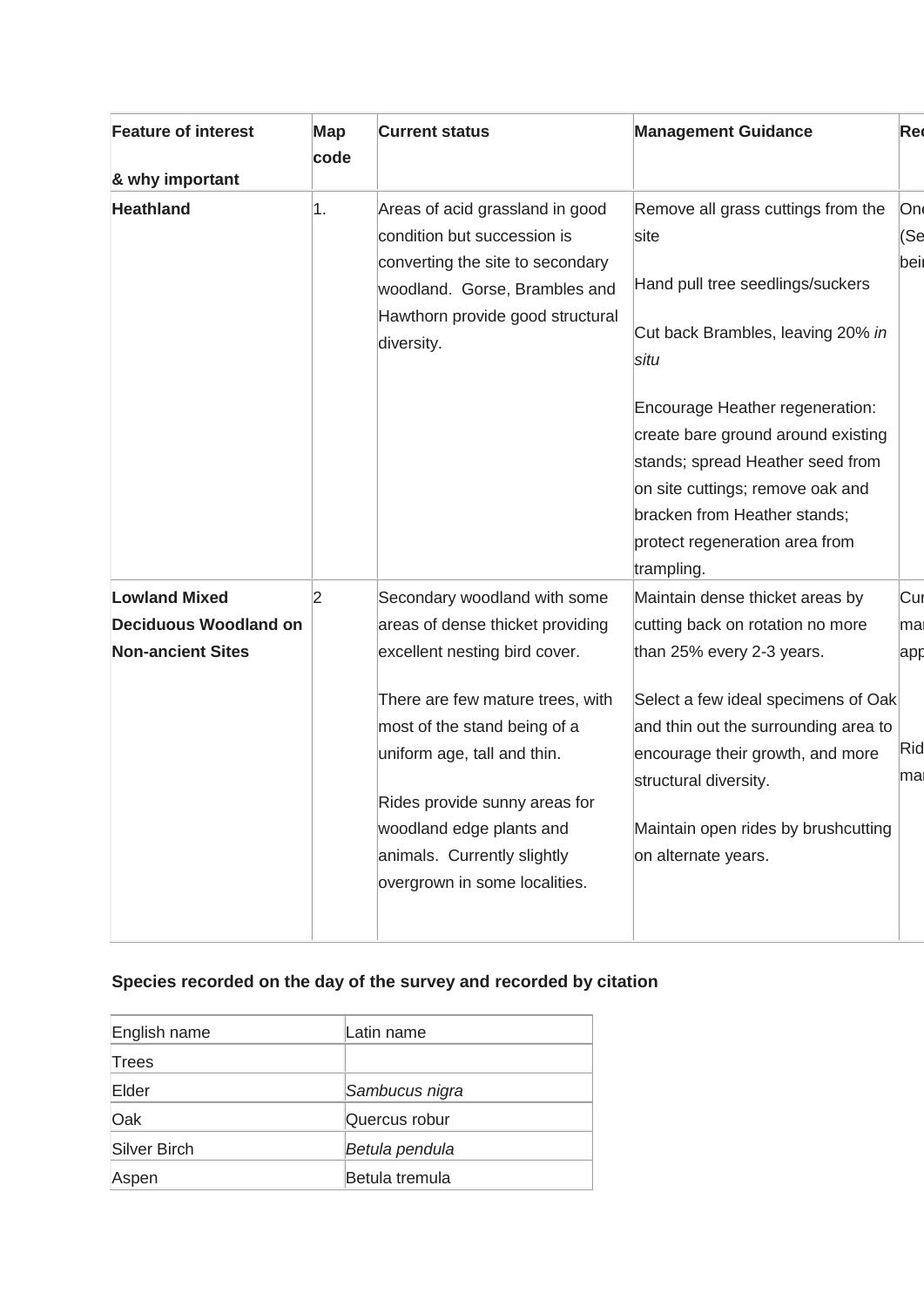| <b>Shrubs</b>            |                        |
|--------------------------|------------------------|
| Holly                    | llex aquifolium        |
| Elder                    | Sambucus nigra         |
| Sycamore                 | Acer pseudoplatanus    |
| Hawthorn                 | Crataegus monogyna     |
| Field maple              | Acer campestre         |
| <b>Blackthorn</b>        | Prunus spinosa         |
| Ground flora             |                        |
| Tormentil                | Potentilla erecta      |
| <b>Heath Bedstraw</b>    | Galium saxatile        |
| Common Knapweed          | Centaurea nigra        |
| Heather                  | Calluna vulgaris       |
| Harebell                 | Campanula rotundifolia |
| Sneezewort               | Achillea ptarmica      |
| <b>Holcus lanatus</b>    | <b>Yorkshire Fog</b>   |
| Common Bent-grass        | Agrostis tenuis        |
| <b>Lesser Stitchwort</b> | Stellaria graminea     |
| <b>Bracken</b>           | Pteridium aquilinum    |
| <b>Bramble</b>           | Rubus fruticosus agg   |
| Honeysuckle              | Lonicera periclymenum  |
| <b>Stinging Nettle</b>   | Urtica dioica          |
| <b>Red Campion</b>       | <b>Silene</b>          |
| <b>Marsh Thistle</b>     | Cirsium                |
| Yarrow                   | Achillea mille         |
| <b>Tufted vetch</b>      | Vicia cracca           |
| Yorkshire Fog            |                        |
|                          |                        |
| Invertebrates            |                        |
| Gatekeeper butterfly     | Pyronia tithonus       |
| <b>Meadow Brown</b>      | Maniola jurtina        |
| Large White              | Pieris brassicae       |
| Speckled Wood            | Pararge aegeria        |
| <b>Reptiles</b>          |                        |
| Common lizard            | Zootoca vivipara       |
| Mammals                  |                        |
| Rabbit                   | Oryctolagus cuniculus  |